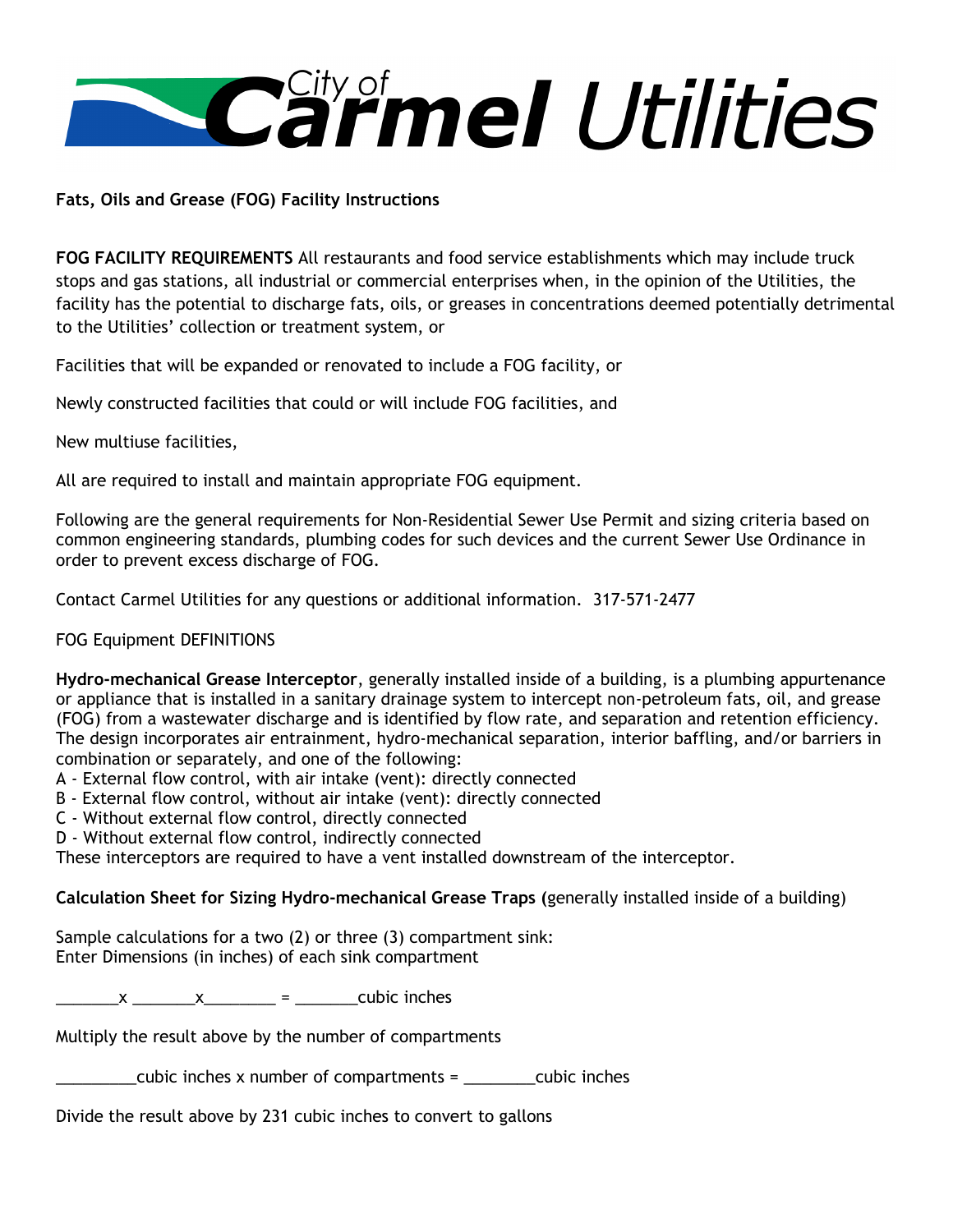Cubic inches  $\div 231 =$  gallons (this will be assumed to be your gallons per minute flow (GPM)

Since the sink will not likely be completely full, multiply the above GPM by 0.75 to arrive at the  $\frac{3}{4}$  full GPM flow from the multi-compartment sink

\_\_\_\_\_\_\_\_\_GPM x 0.75 = \_\_\_\_\_\_\_\_\_\_\_\_\_\_GPM at ¾ full sink

Add any additional fixture load(s) in gallons from appliances, apparatus, or other equipment required to be connected into the grease trap.

The final result will be the properly sized grease trap in GPM flow through the unit.

Please note that when ordering a grease trap it will be rated in both GPM and pounds of grease the unit can accommodate. For our purposes ignore the pound capacity and order by the flow through GPM.

Also note the flow restrictor device which may be ordered separately, depending on your source.

**Example** shown below for a 3-bay sink and rated appliance (dishwasher):

 $24"$  x  $24"$  x  $12"$  deep = 6,912 cubic inches

6,912 cubic inches  $x$  3 (number of bays) = 20,736 cubic inches

20,736 cubic inches  $\div 231 = 89.766$  gallons (GPM)

89.766 GPM x 0.75 = 67.34 GMP @ ¾ full sink

67.34 + 2 (dishwasher load) = Total 69.34 gpm **Use a Hydro-mechanical grease trap and flow restrictor rated at 70 GPM.**

**Gravity Grease Interceptor**, generally installed outside of the building, is a plumbing appurtenance or appliance that is installed in a sanitary drainage system to intercept nonpetroleum fats, oils, and greases (FOG) from a wastewater discharge and is identified by volume, 24 minute retention time, baffle(s), not less than two compartments, a total volume of not less than 300 gallons, and gravity separation.

**Calculation Sheet for Sizing Gravity Grease Interceptor (**generally installed outside of the building) **The Manning Formula:**

**I**nterceptor Size (in gallons) = **F**low **r**ate (GPM)/sink or fixture **x** sum of fixture **R**atings **+** the **D**ischarge rate from any mechanical washers (i.e. dishwashers, glass washers, laundry machines, etc.) **X** a 24 minute retention time.

**Fixture Drain size and Fixture Rating/GPM "B"**– This is derived from the Manning Formula. It takes into account the slope; roughness of the pipe (plastic) used, and pipe diameter size. When applying the Manning Formula, we arrive at the drainage rates of various pipe diameter sizes:

- 0.5 inch pipe diameter =  $0.8$  GPM/fixture
- 1.0 inch pipe diameter = 5.0 GPM/fixture
- 1.5 inch pipe diameter = 15 GPM/fixture
- 2.0 inch pipe diameter = 33 GPM/fixture
- 2.5 inch pipe diameter = 59 GPM/fixture
- 3.0 inch pipe diameter = 93 GPM/fixture

**Fixture Ratings of Grease-Laden Waste Streams:** Fixtures that have more grease in their waste stream received higher values while less grease corresponds to a lower value. The table is shown below: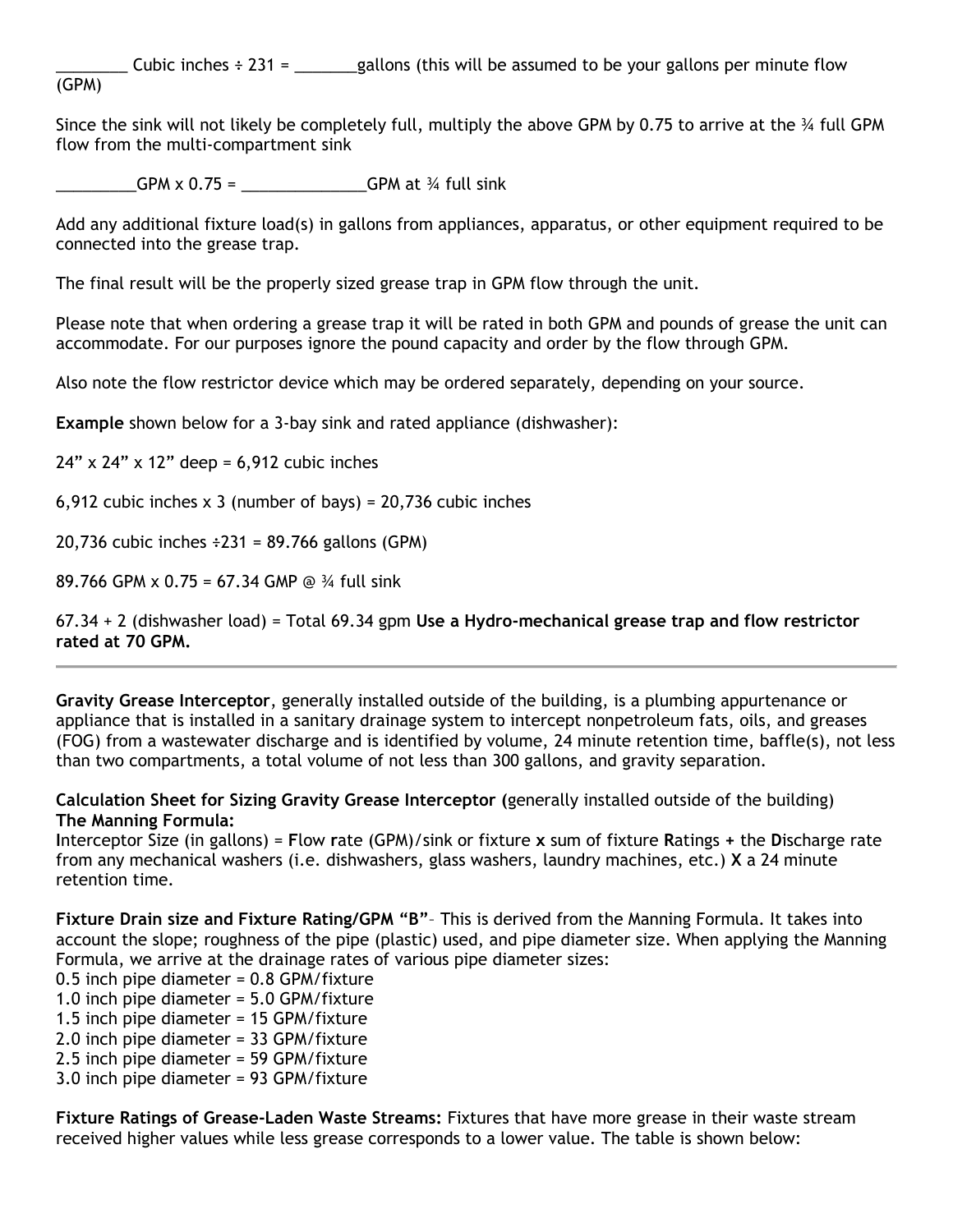**Table of Common Commercial Kitchen Fixtures and their Fixture Multiplier/Corresponding Rating (each): "C"**

2, 3, or 4 compartment pot sink  $= 1.0$ 1 or 2 compartment meat prep sink = 0.75 Pre-rinse sink = 0.5 1 or 2 compartment vegetable prep sink = 0.25

**Direct Flow from Dishwasher, Can Wash, and Mop Sink:** Use the following gpm values: Dishwasher = 10 gpm, can wash and mop sink  $= 6$  gpm.

**Twenty-four minute retention time:** Engineers have determined that when applying several criteria to determine proper grease (animal and vegetable lipids) separation (using Stoke's Law, specific gravity of lipids, etc.), a twenty-four minute retention time is required.

**Example #1:** A restaurant has the following fixtures in their kitchen:

- (1) 3-compartment pot sink, 1.5 inch waste drain
- (1) pre-rinse sink, 1.5 inch waste drain
- (1) 1-compartment meat prep sink, 1.5 inch waste drain
- (1) 1-compartment vegetable prep sink, 1.5 inch waste drain
- (1) can wash (use 6 gpm)

Using the formula to size exterior grease interceptors, we get: Gallons needed for grease interceptor  $=$  [[15 GPM x [1 + 0.5 + 0.75 + 0.25] + 6 GPM] x 24 minutes

- $=$  [[15 GPM x 2.50] + 6 GPM] x 24 minutes
- $=$  [37.5 GPM + 6 GPM]  $\times$  24 minutes
- $=43.5$  GPM  $\times$  24 minutes

=1,044 gallons *Use 1,000 gallon interceptor size* 

**Example #2:** A restaurant has the following fixtures:

GPM x Grease Factor

- (1) 3 Compartment Pot Sink, 2.0 inch waste drain  $33 \times 1.0 = 33.00$  gpm
- (1) 1 Compartment Prep Sink (Meat), 1.5 inch waste drain  $15 \times 0.75 = 11.25$  gpm
- (1) 1 Compartment Prep Sink (Vegetable), 1.5 inch waste drain  $15 \times 0.25 = 3.75$  gpm
- (1) Pre-rinse Sink, 2.0 inch waste drain  $33 \times 0.5 = 16.50$  gpm
- (1) Dishwasher (use 10 gpm) 10.00 gpm
- (1) Mop Sink, 3 inch waste drain (use 6 gpm) 6.00 gpm\_\_

Total 80.50 gpm using the formula to size exterior grease interceptors, we get: 80.50 gpm x 24 minutes = 1,932 gallons *Use 2,000 gallon interceptor size*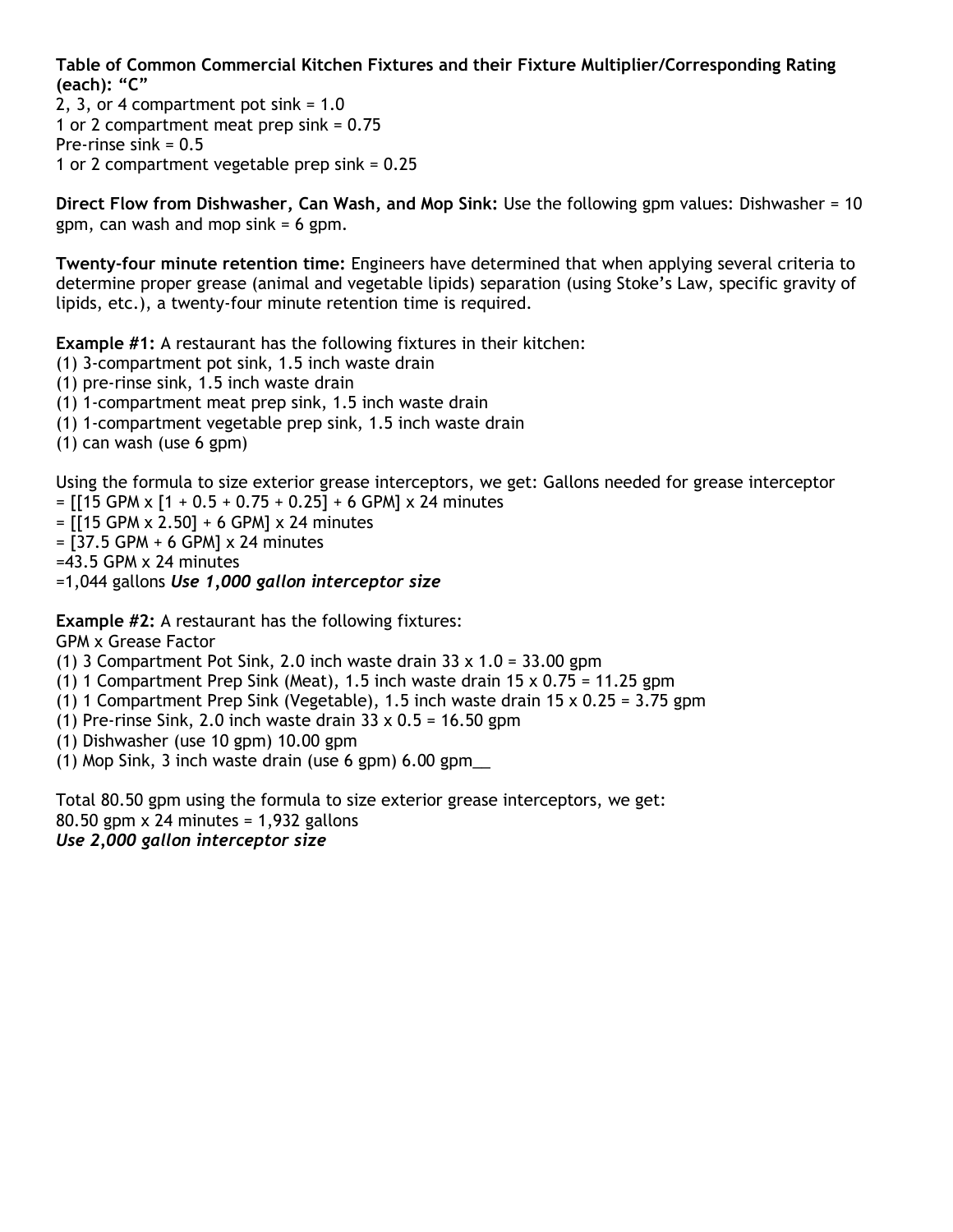| Fixture                   | Fixture    | Qty                              | Fixture rating | Fixture   | Maximum              |
|---------------------------|------------|----------------------------------|----------------|-----------|----------------------|
| Connected to              | Drain Size |                                  | (GPM)          | multipler | <b>GPM</b>           |
| FOG equipment             | (inches)   | "А"<br>$\boldsymbol{\mathsf{X}}$ | "B"<br>X       | " $C" =$  | "D"                  |
|                           |            |                                  |                |           |                      |
|                           |            |                                  |                |           |                      |
|                           |            |                                  |                |           |                      |
|                           |            |                                  |                |           |                      |
|                           |            |                                  |                |           |                      |
|                           |            |                                  |                |           |                      |
|                           |            |                                  |                |           |                      |
|                           |            |                                  |                |           |                      |
|                           |            |                                  |                |           |                      |
|                           |            |                                  |                |           |                      |
|                           |            |                                  |                |           |                      |
|                           |            |                                  |                |           |                      |
|                           |            |                                  |                |           |                      |
|                           |            | Sum of column "D" (GPM) = "E"    |                |           |                      |
| X Retention Time, Minutes |            |                                  |                |           | X <sub>24</sub><br>= |

 **Minimum Grease Interceptor size, Gallons** 

### **Calculation Sheet** *Uniform Plumbing Code Appendix H Grease Interceptor Sizing*

(# of meals per peak hour) x (waste flow RATE) x (retention) x (storage) = SIZE (1) (2) (3) (4) **Factors**:

1) # of meals served at peak operating hour (Seating Capacity) x (Peak Factor)

a. Peak Factor for Fast Food Restaurant is……1.33

b. Peak Factor for all other food service types is…1.00

2) Waste Flow Rate:

a. with dishwasher…………………………….………… 6 gallon flow

b. without dishwasher…………...……………………… 5 gallon flow

c. single service kitchen……………………………..… 2 gallon flow

d. food waste disposer………………...…………………1 gallon flow

3) Retention times

a. commercial kitchen waste/dishwasher……….…………2.5 hours

b. single service kitchen/single serving…………………….1.5 hours

4) Storage factors

a. Fully equipped commercial kitchen…... 8 hr. operation = 1

b. Fully equipped commercial kitchen..... 16 hr. operation = 2

c. Fully equipped commercial kitchen …..24 hr. operation = 3

d. Single service kitchen…………………………………...= 1.5

#### **MY FACILITY:**

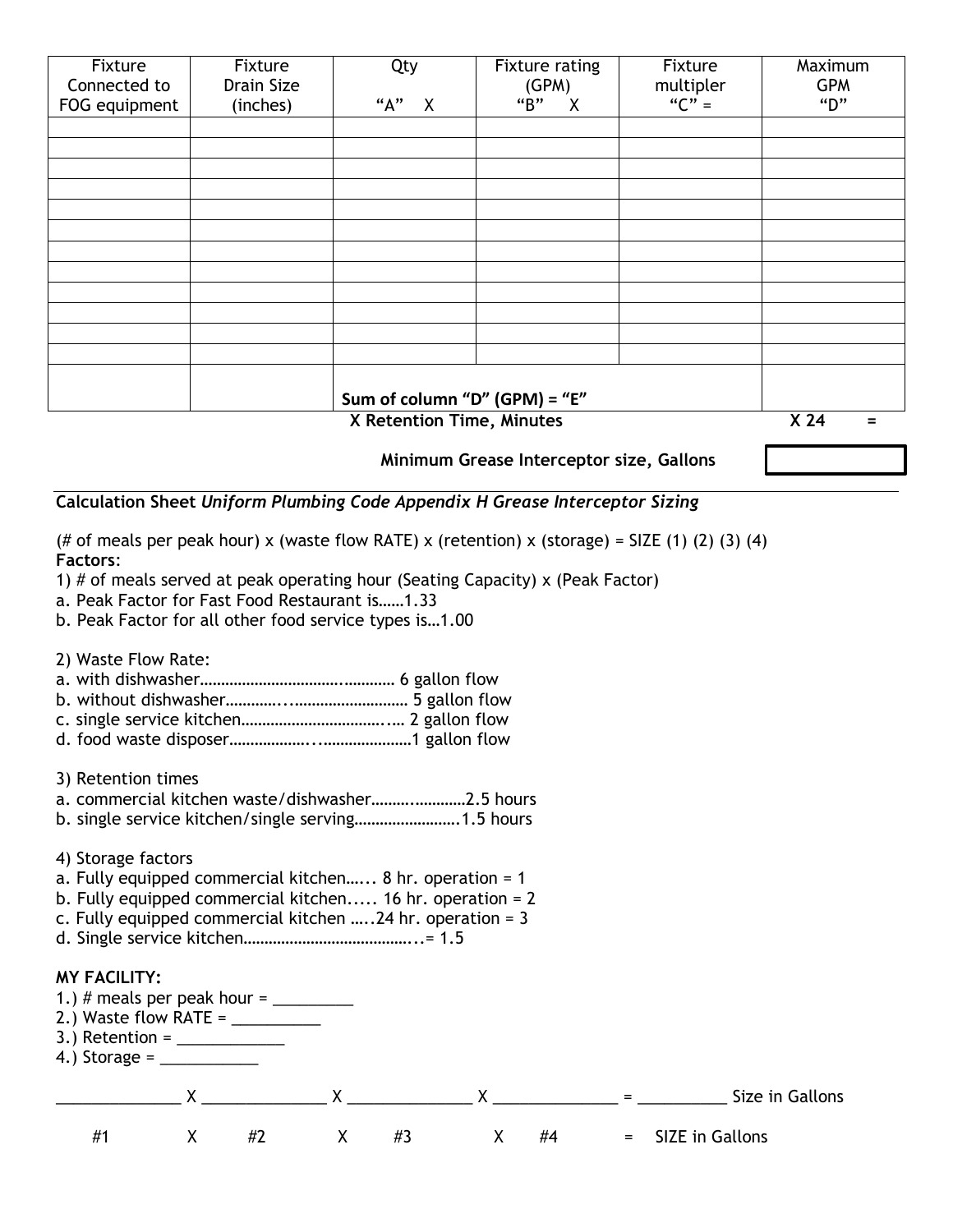## **EXAMPLE:**

A 75 seat restaurant is open from 4:00 pm. until 12:00 am. It has a dishwasher and a fully equipped commercial kitchen on a normal street. (Number of meals) x (waste flow) x (retention) x (storage) = size requirement  $[(75)(1)] \times (6$  gallons) x (2.5 hours) x (1) = 1125 gallons *Use 1,500 gallon interceptor size*

**Oil/Water Separator:** A device designed to remove oil (e.g. petroleum-based) from the waste stream while allowing the remaining wastewater to be discharged to the wastewater collection system by gravity. This type of device shall be utilized at, but not limited to, mechanical maintenance repair shops, car washes and businesses where floor drains collect motor oil, transmission fluid, lubricating oil, grease, hydraulic oil., etc.

### **Sand Interceptor:**

A device used to separate sand and other soils from the waste stream before discharging to the wastewater collection system.

# **GENERAL REQUIREMENTS FOR PERMIT APPLICATIONS AND FOG EQUIPMENT SIZING CRITERIA**

Plans submitted for review shall include complete plumbing plan showing food preparation and cleaning areas (including sinks, wok stations, dishwashers, janitorial sinks and mat cleaning areas) car washes, repair shop and maintenance areas. Also show which fixtures are plumbed to the FOG equipment and which fixtures discharge directly to the sanitary sewer.

Sizing methods described herein are intended as guidance in determining FOG equipment sizes that will afford the Utilities a minimum degree of protection against grease and other obstructing materials. Sizing determinations are based on standard industry practices and guidance found in the International Plumbing Code (IPC), the Uniform Plumbing Code (UPC) Appendix H, operational data provided by business owners or their engineers/contractors. Size, type and location of FOG equipment shall be in accordance with the manufacturer's instructions, and the requirements of Carmel Utilities Sewer Use Ordinance. In approving a generators' plumbing or FOG equipment design, Carmel Utilities does not accept liability for the failure of a system to adequately treat wastewater to achieve effluent quality requirements specified in Carmel's Sewer Use Ordinance. It is the responsibility of the generator and/or engineer/contractor to ensure the appropriate level of treatment necessary for compliance with environmental and wastewater regulations.

### **PERMIT PROCESS**

1. Submit a Non-Residential Sewer Use Permit Application along with FOG equipment sizing calculation sheet, plumbing plans and any other documents necessary of approval.

**Non-Residential Sewer Use Permit Fats, Oils and Grease (FOG) Review**

2. Carmel Utilities will review the application, plans, FOG equipment type, size, and location according to common engineering practices, current ordinance and plumbing code for acceptability. **Inspections**

3. Once accepted by the Utilities, and all applicable fees have been paid, a final plumbing inspection is required and must be requested 24 hours in advance by calling 317-571-2645. This inspection is included in your connection & availably fee. Depending on the scope of work, additional re-inspections may be required at a fee of \$73 each.